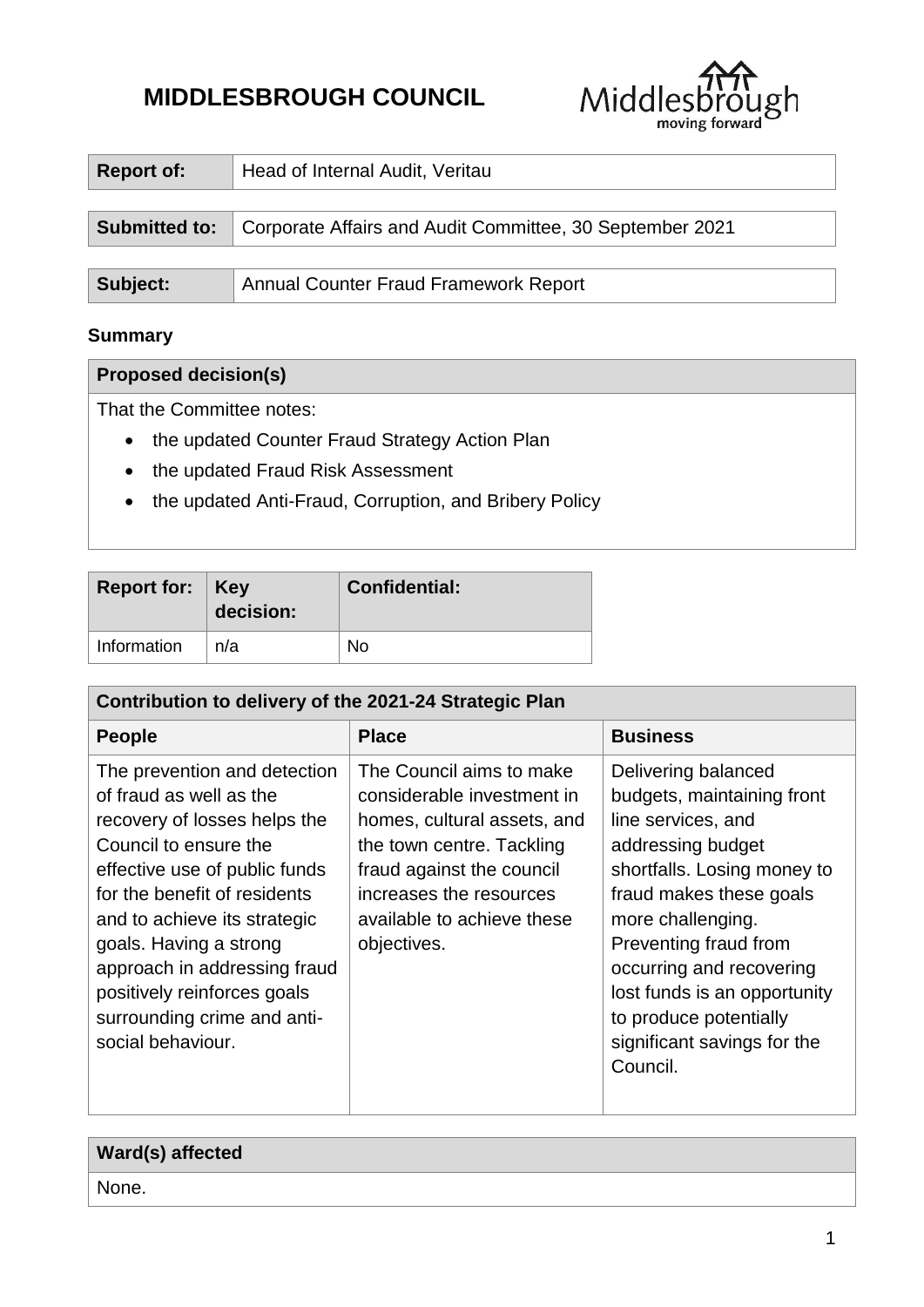## **What is the purpose of this report?**

1. To update members on the impact of fraud nationally and in particular on local authorities. The Council's counter fraud policy framework has been reviewed and the Counter Fraud Strategy action plan, the Fraud Risk Assessment, and the Anti-Fraud, Bribery and Corruption Policy have all been updated.

#### **Why does this report require a Member decision?**

- 2. The Corporate Affairs and Audit Committee has a responsibility under the Council's constitution to keep under review the Council's counter fraud framework which is made up of policies such as the Anti-Fraud, Bribery, and Corruption Policy.
- 3. To protect public funds, it is important for the Council to have a framework in place to prevent, detect and deter fraud, and to recover any losses. A strong anti-fraud framework that minimises loss through fraud and error will ensure that the Council has more resources available to focus on providing services for people with greatest needs, which is fundamental to tackling inequality and poverty.

#### **Report Background**

4. The annual counter fraud framework report is included in annex 1 to this report.

#### **What decision(s) are being asked for?**

- 5. That the committee notes:
	- the updated Counter Fraud Strategy Action Plan
	- the updated Fraud Risk Assessment
	- the updated Anti-Fraud, Bribery, and Corruption Policy

#### **Why is this being recommended?**

6. A strong counter fraud framework that minimises loss through fraud or error and maximises recovery could mean the Council has more resources to achieve its strategic aims and to provide services for people with the greatest needs. The Council also has a duty to protect public funds.

#### **Other potential decisions and why these have not been recommended**

7. This report is for information. There are no other options available.

#### **Impact(s) of recommended decision(s)**

- 8. There are no implications to this report in relation to:
	- *Legal*
	- *Financial*
	- *Policy Framework*
	- *Equality and Diversity*